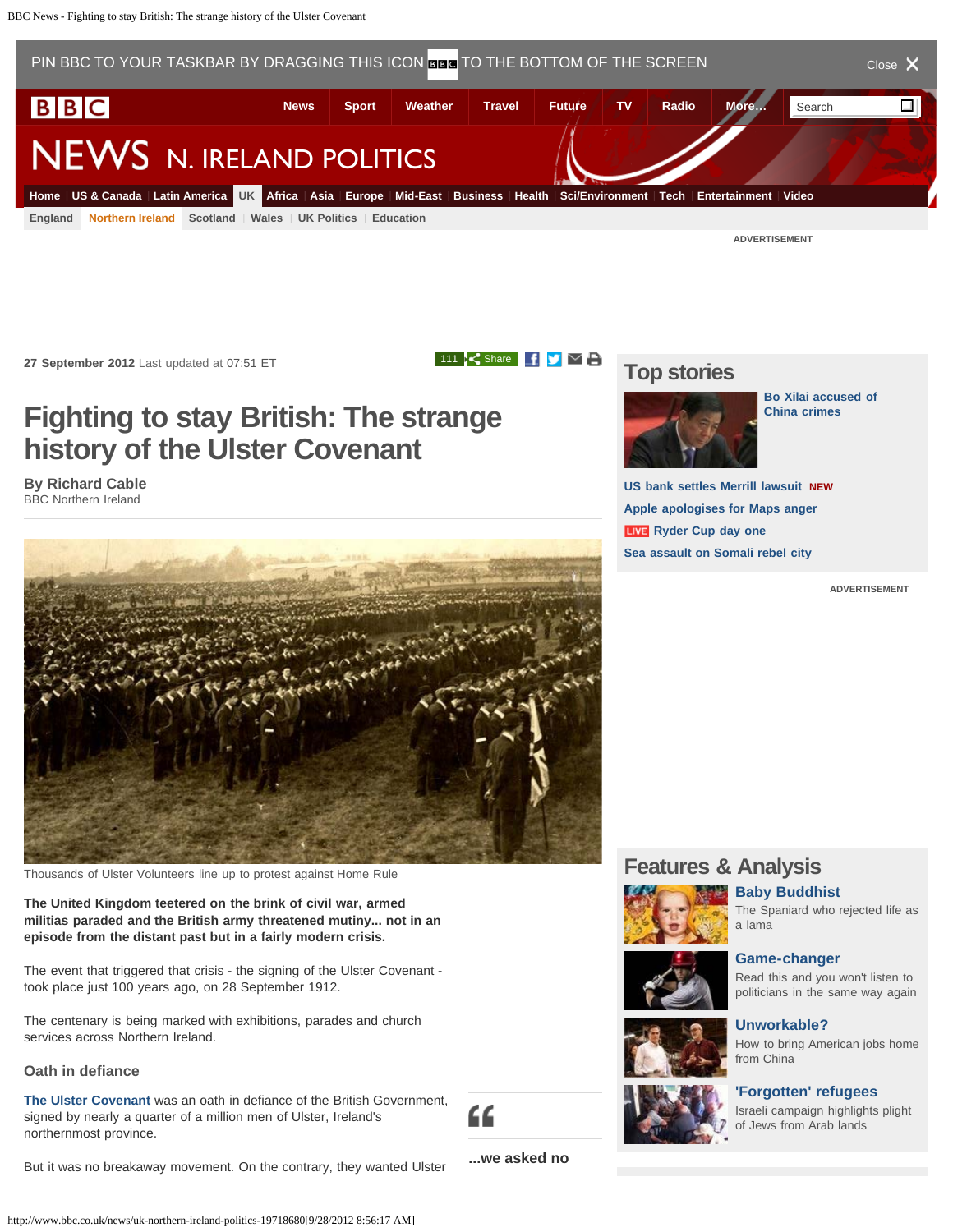to remain part of the United Kingdom and were prepared to fight to keep it there.

The long and often bitter history between Britain and Ireland had witnessed many attempts by the Irish people to establish control over their own affairs. By the late 19th century, the favoured formula was 'Home Rule' - a devolved parliament in Dublin to legislate on Irish-only issues, but with Ireland still part of the British Empire.

Not everyone in Ireland favoured Home Rule. Opposition among the selfstyled 'unionists' was fierce, particularly in Ulster, where the mainly Protestant population feared it was a first step to an independent Ireland. For them, Home Rule meant 'Rome rule', with the Roman Catholic, rural south dominating the Protestant, industrial north.

#### **more than leave, to reap where we had sown, through good and ill to cleave, to our own flag and throne..."**

Rudyard Kipling 'Ulster 1912'



Edward Carson is first to sign the Ulster Covenant at Belfast City Hall, 28 September 1912

## **Striking the bargain**

The driving force behind Home Rule was in fact a Protestant landowner called Charles Stewart Parnell, whose Irish Parliamentary Party brought devolution to the very top of the British political agenda.

Home Rule bills were defeated in 1886 and narrowly in 1893, but the movement was growing in strength and it was felt by many that it was only a matter of time before there was a parliament in Dublin.

In 1910, the question once again loomed large. The two British general elections of that year had both produced hung parliaments. The Liberals remained the largest party, but needed a coalition with the Irish Parliamentary Party to form a government. The price of the bargain was **[Home Rule](http://www.bbc.co.uk/news/uk-northern-ireland-17342745)**.

The bill was passed, with the new Government of Ireland Act coming into effect in 1914. Ireland would have its parliament.

The Ulster Unionist Party had been created in 1905 for the express purpose of resisting Home Rule. The chief architect of that resistance was **[James Craig, the MP for the Irish constituency of East Down](http://www.bbc.co.uk/history/people/james_craig)**. He knew the moment called for a charismatic leader and he found the perfect candidate in **[Edward Carson, a barrister and pro-union politician from](http://www.bbc.co.uk/history/people/edward_carson) [Dublin.](http://www.bbc.co.uk/history/people/edward_carson)**

### **All means necessary**

Craig's master stroke was the Ulster Covenant, an oath that every man in Ulster would be called upon to sign. It stated that their right to remain citizens of the United Kingdom would be defended by "all means which may be found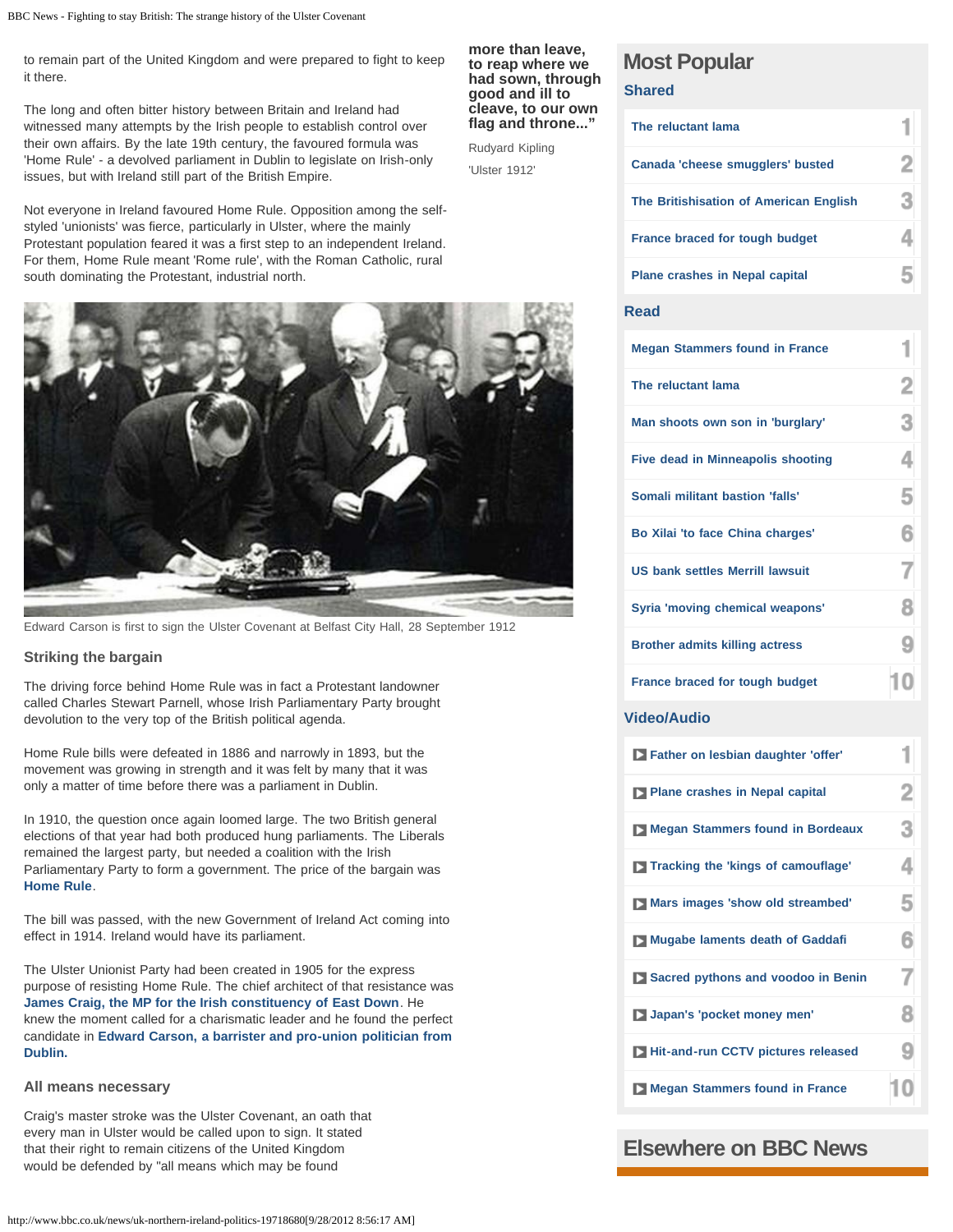necessary".

Carson was an electrifying public speaker and galvanised support for the signing at huge rallies across the province. He was the first to sign the Covenant on 'Ulster Day', 28 September 1912, followed by Craig. In all, 237,368 Ulstermen followed suit, with nearly as many women signing a declaration to support them. Each was given a copy of their oath to carry with them at all times.

The Covenant itself was never presented to the government. In fact, it was never presented to anyone. It was simply a huge statement of defiance and intent, but one that the British government seemed confident it could ignore.

## **'Mutiny' and gun-running**

Craig and Carson knew they must give the Covenant teeth. They discussed plans for a provisional government and commissioned a wealthy Belfast businessman and sometime adventurer called Major Frederick Crawford to arm the newly-formed, 100,000 strong militia of the Ulster Volunteers.

By March 1914, the situation was worrying enough for the government to instruct the British Army to move reinforcements into Ulster. Army officers at Curragh, the principal barracks in Ireland, resigned en masse rather than play a part in enforcing Home Rule. Newspapers breathlessly described a 'mutiny' and the government rapidly backed down. The officers were all reinstated.

Unionists saw this is a significant victory and it was quickly followed by another. Major Crawford's gun running proved highly successful. In April 1914, he smuggled in a colossal haul of 25,000 rifles and millions of rounds of ammunition from Germany, landing them at Larne, County Antrim.



Ulster Volunteers unpack their guns smuggled from Germany

The nationalist militia of the Irish Volunteers responded by landing a thousand German rifles in broad daylight at Howth in Dublin Bay, the Kaiser apparently being only too willing to facilitate armed conflict within the United Kingdom.

## **The bigger crisis**

With the situation rapidly sliding towards violent confrontation, King George V intervened to bring the parties together at Buckingham Palace for an emergency conference in July 1914. The talks ended in deadlock

| Foing convinced in our consciences that Tions Nule<br>would be disastrous to the material well-being of diluter.<br>as well as of the whole of Tecland, subversive of our<br>civil and religious freedom. destructive of our citiesnable and<br>perileus to the unity of the "Empire, we, whose names are under-<br>written, man of Mister, loyal subjects of Tils Gracious Majasty<br>Ning George U., bumbly relying on the Gob whom our fathers in<br>bays of stress and trial confidently trasted, do berely pledge<br>corselves in solemn. Covenant throughout this our time of<br>thrastened calamity to stand by one another in defending for<br>ourselves and our children our cherisbed position of agast citizen-<br>ship in the Mailed Kingdom and in using all means which may be<br>found necessary to defeat the present conspiracy to set up a<br>Hoss Nate Darlinson in Jecland, And in the event of<br>such a Darliament being forced-upon us we further solemnly and<br>multanilly plabos outsalves to refuse to recognise the authority.<br>4 In ours confidence that God will beford the right we herebe<br>subscribe our names. 4 That further, we intirtibually beclare<br>that we have not already signed this Covenant.<br>$45 - 10$<br>Ohe above was signed by me at<br>"Hister Day," Saturday, 28th September, 1912.<br>may Carson |  |  | Solemn League and Covenant. |
|-------------------------------------------------------------------------------------------------------------------------------------------------------------------------------------------------------------------------------------------------------------------------------------------------------------------------------------------------------------------------------------------------------------------------------------------------------------------------------------------------------------------------------------------------------------------------------------------------------------------------------------------------------------------------------------------------------------------------------------------------------------------------------------------------------------------------------------------------------------------------------------------------------------------------------------------------------------------------------------------------------------------------------------------------------------------------------------------------------------------------------------------------------------------------------------------------------------------------------------------------------------------------------------------------------------------------------------------------------------|--|--|-----------------------------|
|                                                                                                                                                                                                                                                                                                                                                                                                                                                                                                                                                                                                                                                                                                                                                                                                                                                                                                                                                                                                                                                                                                                                                                                                                                                                                                                                                             |  |  |                             |

Each person who signed the Covenant received a personal copy, this is Edward Carson's version.